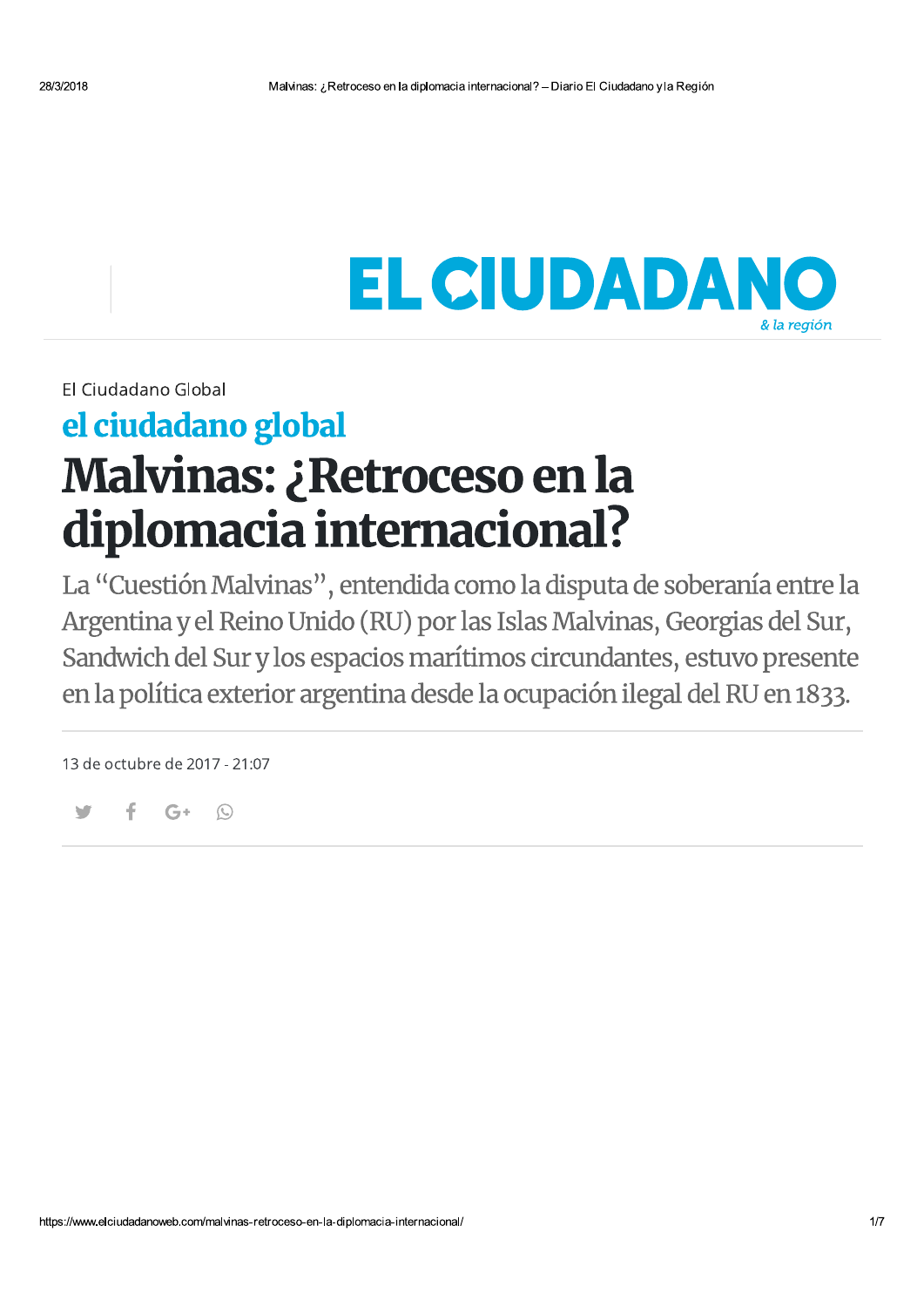28/3/2018

Malvinas: ¿Retroceso en la diplomacia internacional? – Diario El Ciudadano y la Región



La "Cuestión Malvinas", entendida como la disputa de soberanía entre la Argentina y el Reino Unido (RU) por las Islas Malvinas, Georgias del Sur, Sandwich del Sur y los espacios marítimos circundantes, estuvo presente en la política exterior argentina desde la ocupación ilegal del RU en 1833. En 1965 la Asamblea General de la ONU aprobó la Resolución 2065/XX, la cual reconoce la existencia de una disputa de soberanía e insta a las partes a solucionar esta controversia a través de conversaciones que tengan en cuenta los intereses de los habitantes de las islas y no sus deseos, dado que es una población implantada.

La aventura militar de 1982 significó un enorme retroceso diplomático y el diálogo que existía con el RU se interrumpió. Tras el retorno a la democracia, la reivindicación de la soberanía se convirtió en un reclamo ineludible de los sucesivos gobiernos y fue incorporado en la Constitución Nacional. Los británicos, por su parte, consideraron su victoria militar, razón suficiente para dar por terminado el diferendo y retroceder la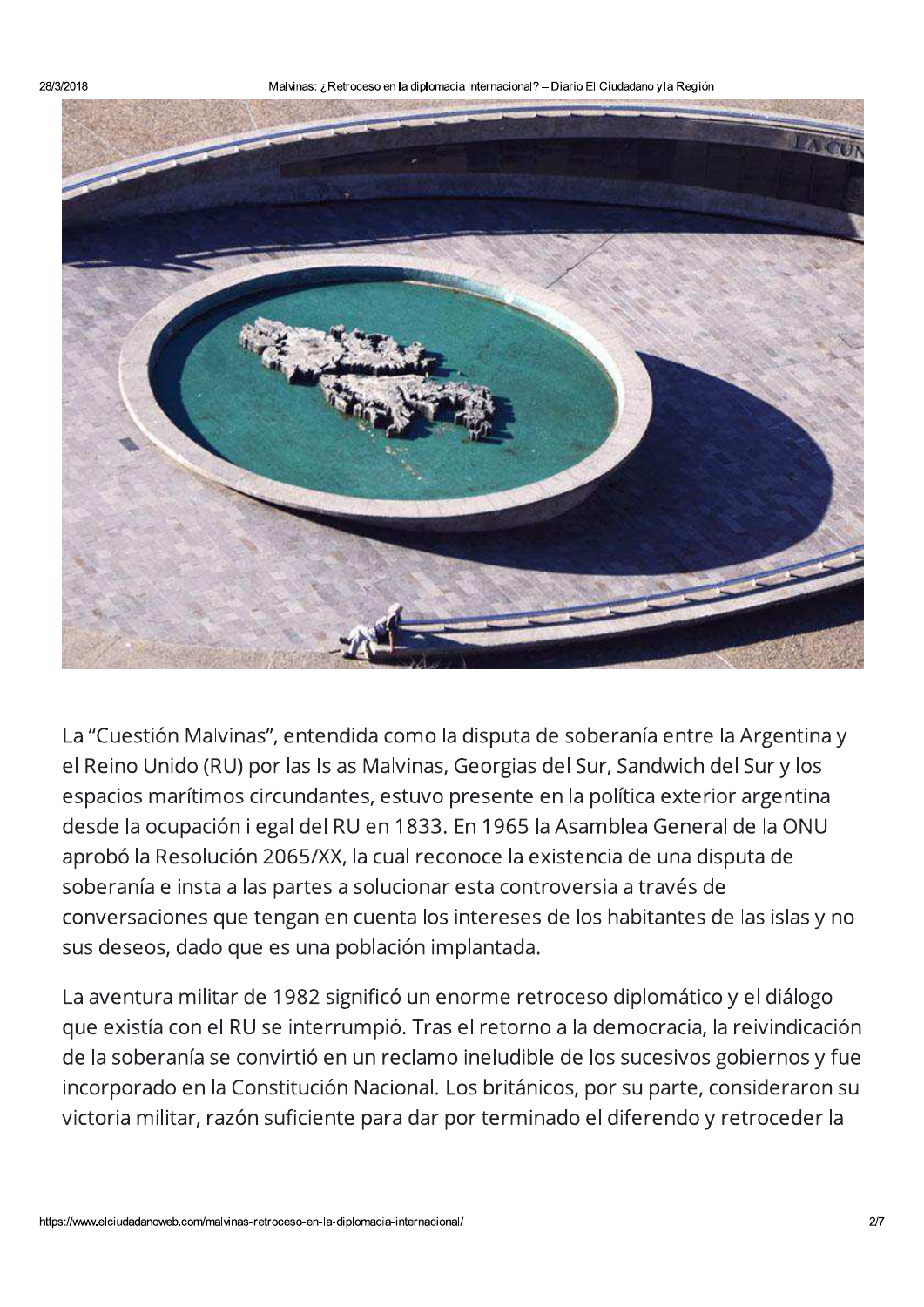situación a antes de 1965. A partir de entonces, la política británica fue negarse a retomar las negociaciones y ponderar el principio de libre determinación de los isleños.

Frente al unilateralismo de RU, el multilateralismo fue la principal herramienta de la diplomacia kirchnerista, la cual permitió instalar nuevamente el tema internacionalmente y mostrar el accionar colonialista, ilegitimo y unilateral británico.

De este modo se fortaleció el apoyo de organizaciones de países del Sur (Mercosur, Unasur, Celac, OEA, ASA, Aspa) entre los cuales se encuentra el G77+China.

Este es el grupo más grande en la ONU (134 países en desarrollo) y tiene como objetivo mejorar las capacidades de negociación de sus miembros.

Durante sus cumbres, la Cuestión Malvinas fue ganando espacio. En la cumbre de mandatarios de 2005 se reafirmó la necesidad de que se reanuden las negociaciones entre las partes. Posteriormente, en la reunión de ministros de relaciones exteriores de 2011, se abogó por la necesidad de que ambas partes se abstengan de tomar decisiones que implicarían introducir modificaciones unilaterales en la situación.

Pero el punto máximo fue en 2014, cuando en la declaración ministerial se reconoció que la disputa de soberanía perjudica económicamente a Argentina; que las actividades no autorizadas de exploración y explotación de recursos naturales, especialmente de hidrocarburos, son seriamente perjudiciales a los derechos soberanos argentinos sobre su plataforma continental; y que el país tiene el derecho a adoptar acciones legales ante dichas actividades no autorizadas.

Estos puntos fueron replicados en las declaraciones ministeriales de 2015 y 2016. No obstante, en la última declaración ministerial de 2017, se observa un aparente retroceso.

El texto firmado el mes pasado indica que se "mantengan" (hold) las negociaciones,

en vez de indicar la "reanudación" (resume), como en las declaraciones previas.

Además, llama a ambas partes a abstenerse de tomar decisiones que puedan afectar el crecimiento económico y el desarrollo sustentable y de llevar a cabo acciones unilaterales en el área en disputa.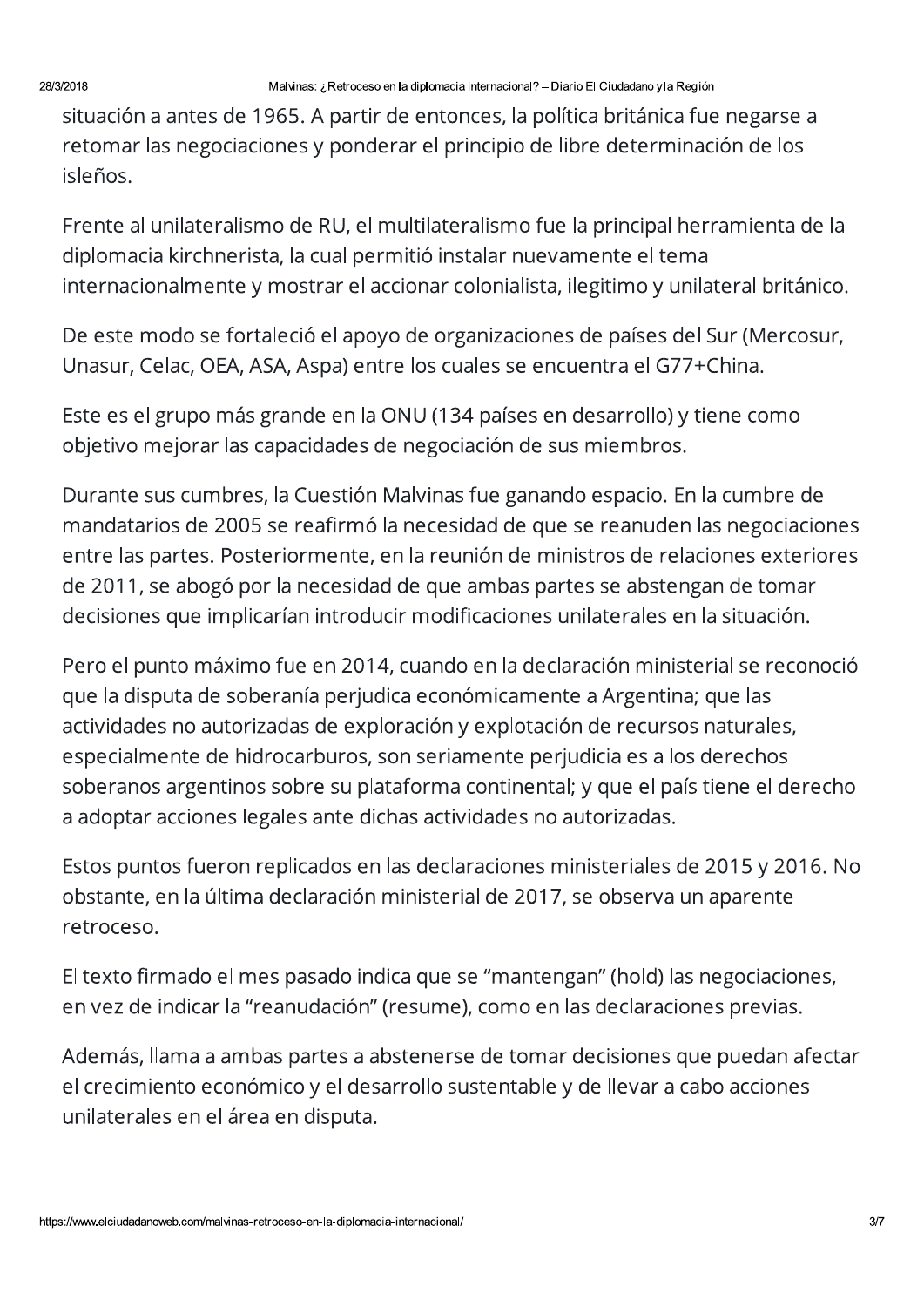Es decir, dejaron de ser objeto de la declaración la situación perjudicial para Argentina y sus derechos ante actos violatorios por parte del Reino Unido, vinculados a la explotación de recursos naturales principalmente, en tanto se agregó la importancia del "crecimiento económico y el desarrollo sustentable" de las islas.

En este contexto entran en juego los recursos naturales. La legislación vigente penaliza a las empresas (pesqueras o petroleras) que actúen en territorio argentino sin permiso, incluyendo a las islas Malvinas y aguas del Atlántico Sur. Londres pide eliminar estos "obstáculos" y el gobierno macrista parece conceder.

La lectura de esta aparente disminución del apoyo a los reclamos argentinos no debería conducir tanto a un cambio de postura del G77+China, como a la política exterior del gobierno nacional.

En efecto, el texto acordado por la delegación argentina que encabezó el canciller Jorge Faurie, se encuentra en línea con la denominada "hoja de ruta", firmada en septiembre de 2016 por los vicecancilleres Foradori y Duncan.

Dicho documento -que el gobierno de Mauricio Macri niega que sea un acuerdo internacional y que por tanto no envió al Congreso- avanzó sobre posibilidades de cooperación con el RU sin abordar la disputa soberana.

Fue en este marco que el diputado Alejando Grandinetti (Frente Renovador) interpeló al jefe de Gabinete, Marcos Peña, durante la presentación de su informe de gestión, este mes, ante la Cámara de Diputados y que junto a otros legisladores, entre ellos Guillermo Carmona (FpV-PJ), denunció al gobierno nacional por no defender los intereses argentinos y el reclamo de soberanía en función de lo acontecido con la declaración ministerial del G77+China.

Los gobiernos kirchneristas pusieron el tema Malvinas al tope de la agenda, desplegando una fuerte defensa de la soberanía, lo cual llevó a endurecer las relaciones con el RU. La llegada al poder de Macri abrió muchos interrogantes en torno a cómo sería tratada la Cuestión Malvinas, pero las respuestas no tardaron en llegar. Hechos como la omisión de las islas en publicaciones oficiales o su incorporación con la denominación en idioma inglés fueron la antesala del acuerdo Foradori-Duncan y de lo sucedido durante la última cumbre del G77+China.

Sin embargo, hasta aquí, lo distinto, lejos de ser novedoso, se parece (y mucho), a lo desplegado en los noventa por el gobierno de Carlos Menem.

 $4/7$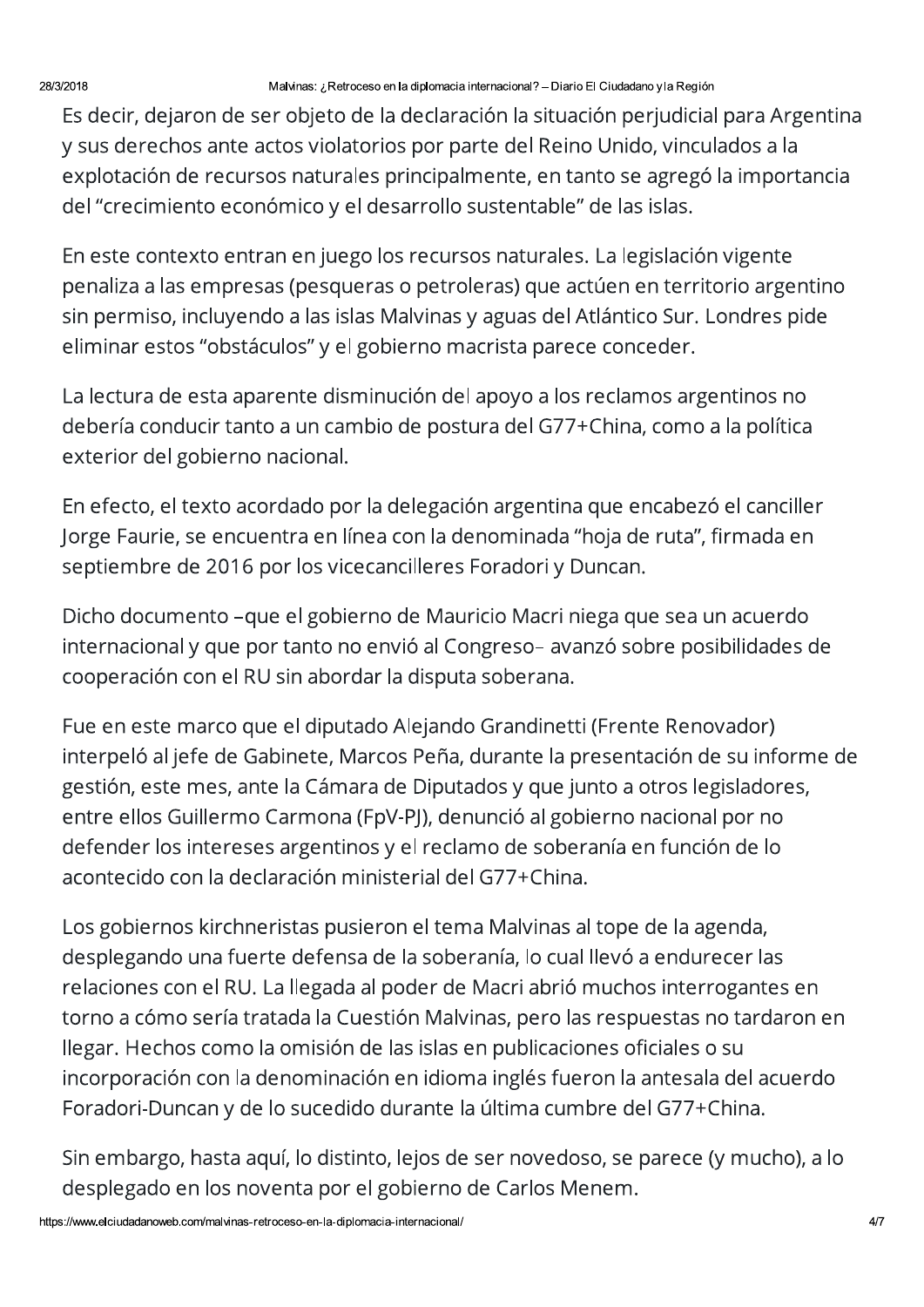Al igual que aquel, la diplomacia de Cambiemos utiliza la fórmula del paraguas de la soberanía para congelar la disputa de soberanía por Malvinas y avanzar en temas económicos y comerciales con Londres. Como en los 90, la búsqueda de inversiones extranjeras parece ser tema prioritario para el nuevo gobierno, al punto de poner nuevamente la soberanía de las islas en un paréntesis lleno de signos de interrogación.

(\*) Grupo de Estudios sobre Malvinas. Escuela de Relaciones Internacionales de la Facultad de Ciencia Política y Relaciones Internacionales.

Espacio de colaboración entre El Ciudadano y la Escuela de Relaciones Internacionales de la Facultad de Ciencia Política y Relaciones Internacionales para promover la reflexión y opinión de los asuntos globales.

Las más leídas ahora



Venía de trabajar, lo detuvieron y ahora está muerto



El joven asesinado el domingo era un "alumno ejemplar"



Denuncian abusos de todo tipo contra un nene de 8 años



## Crimen de Macarena: secuestran presunta arma homicida



Leo prueba en Arroyo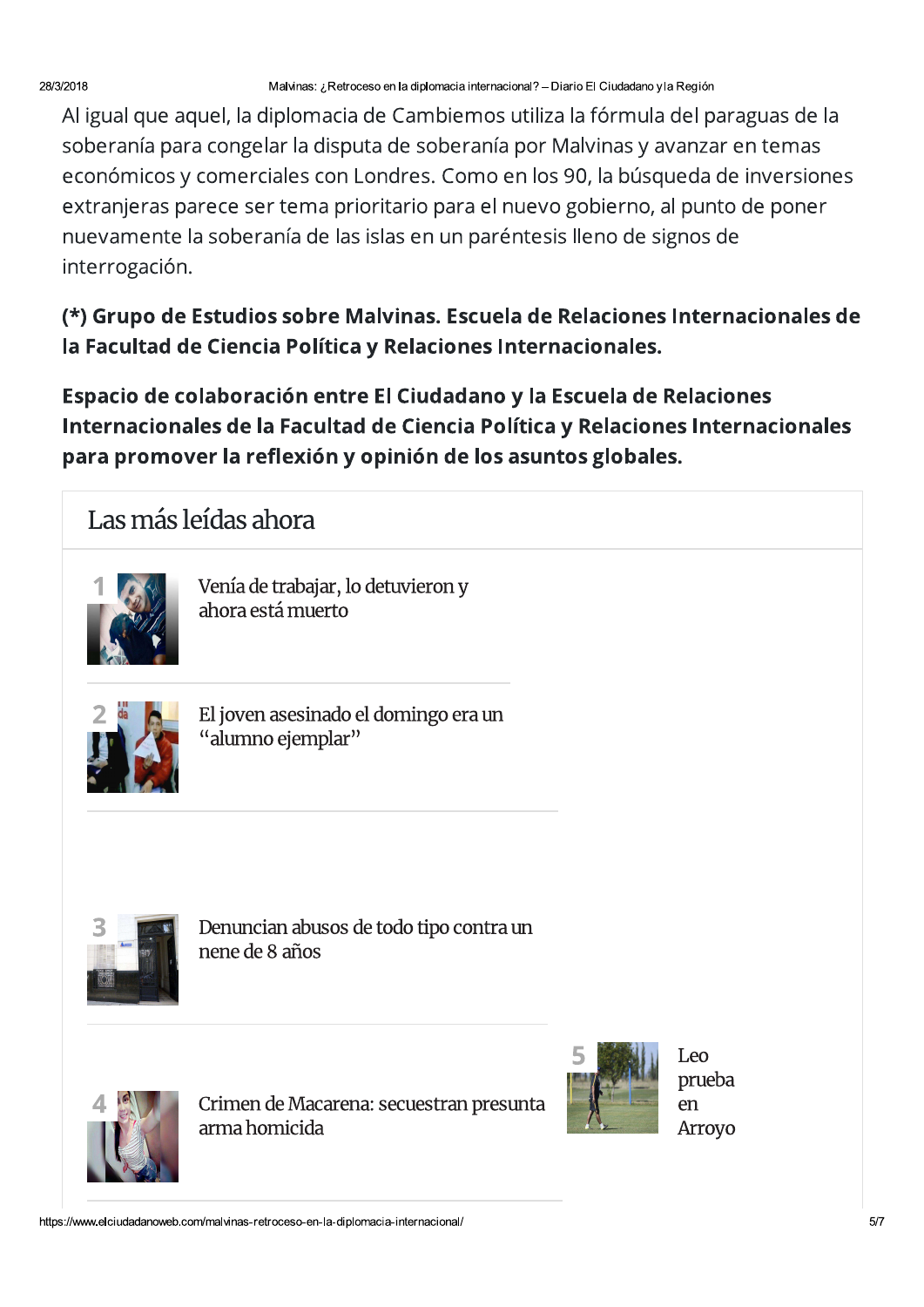28/3/2018

Malvinas: ¿Retroceso en la diplomacia internacional? – Diario El Ciudadano y la Región